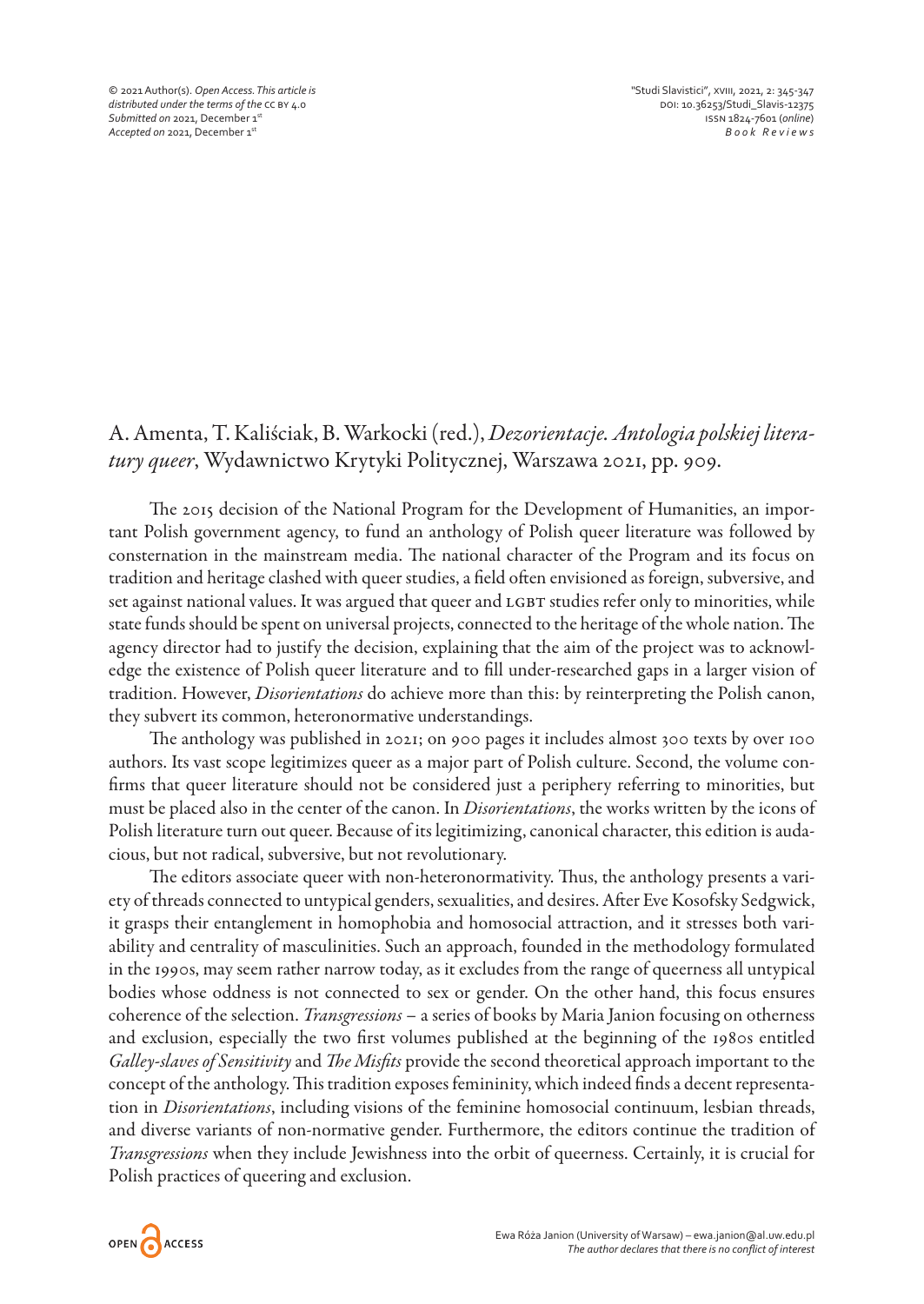The volume focuses on literary texts. Poetry and novel excerpts prevail, but essays, letters, diaries, literary criticism and drama are also covered. The editorial apparatus deserves attention: an extensive introduction, biographical notes that expose queer experience, footnotes, contexts, as well as detailed bibliographical data respond to the needs of the non-professional reader. The footnotes that contextualize an excerpt in the whole work are indispensable especially in cases of longer texts, such as novels or dramas, shown only in passages that usually do not exceed 5 pages. Such an economic formula proves exceptionally useful in teaching. Also, thanks to its form, the anthology presents a panorama, a compendium, or a reader, a point of departure for following inquiries.

The volume consists of four chapters, divided by the turning points of Polish history: 1918, 1945, and 1989. The Old-Polish period is missing; the reason for this may be the previously published anthology, although based on different theoretical assumptions, entitled *Old-Polish Homosexuality* (2014). As a result, *Disorientations* refer to modern literature, covering the period from the late Enlightenment till the 100th anniversary of the Poland's independence, celebrated in 2018. The volume starts with the poem *To a Friend* by Franciszek Karpiński, the author of a popular Christmas carol, who stereotypically would be linked to anything else but queerness. Every next chapter is more extensive, while the last one proves exceptional vividness of queer topics in the most recent Polish literature. It also emphasizes the activity of women writers, who seem to destabilize particularly enthusiastically (and effectively) the Polish patterns of gender and sexuality.

The compilation of short excerpts written by numerous authors encourages the reader to trace intertextual relations. The editors suggest links; they explain where to look for queerness and clarify references and allusions, which otherwise would require expert knowledge to decipher. Thanks to these glosses, non-professional readers can observe the long duration of queer imagery and the process of shaping certain queer tradition. At the same time, the edition displays radical changes and transformations in the way gender and sexuality are approached and therefore proposes to broaden the language to describe non-normative forms of intimacy. In consequence, it seems that the tenor of the anthology is accordant to the assumptions of LGBT identity politics.

Polish literature describes a whole range of queer practices: erotic fascination, desire, pleasure and fulfillment, melancholy and mourning, shame, cruising, activism, and coming out. At the same time, the authors' bios show that their life experiences were similar to the very conventional, normative visions of the fate of the Polish intellectual: emigrations, deportations, war traumas, clandestine political activism, and subsequent waves of emigrations. The tension between sexual and national identity still organizes the way gender and sexuality are perceived in Poland. This matter is also problematized in the texts in the anthology. Witold Gombrowicz in the novel *Trans-Atlantic* connects homosexuality with a project of "sonland" – a formula of modernity and masculinity opposed to the "fatherland" that revaluates the fossilized national tradition. Paweł Demirski in the drama *Rainbow Tribune* asks about the possibility of creating a sector for queer fans at the European Football Championship, while in Poland football stadiums are considered a space of nationalism, homophobia, and antisemitism. Joanna Bednarek in her avant-garde novel *On the Origin of Family* criticizes the conventional mental image of a sanctified, traditional, patriarchal Polish family, using a perspective of a daughter-Jewess. Thus, the anthology destabilizes existing identities and at the same time it refreshes the canon.

Most importantly, it queers the authors of the national literary pantheon. The most important figures in the first chapter are Polish romantics, among others Adam Mickiewicz and Juliusz Słowacki, great "national" poets, as well as Henryk Sienkiewicz, the Nobel-awarded novelist aiming in his writings to "uplift Polish hearts". Discussing Romanticism, the anthology features the